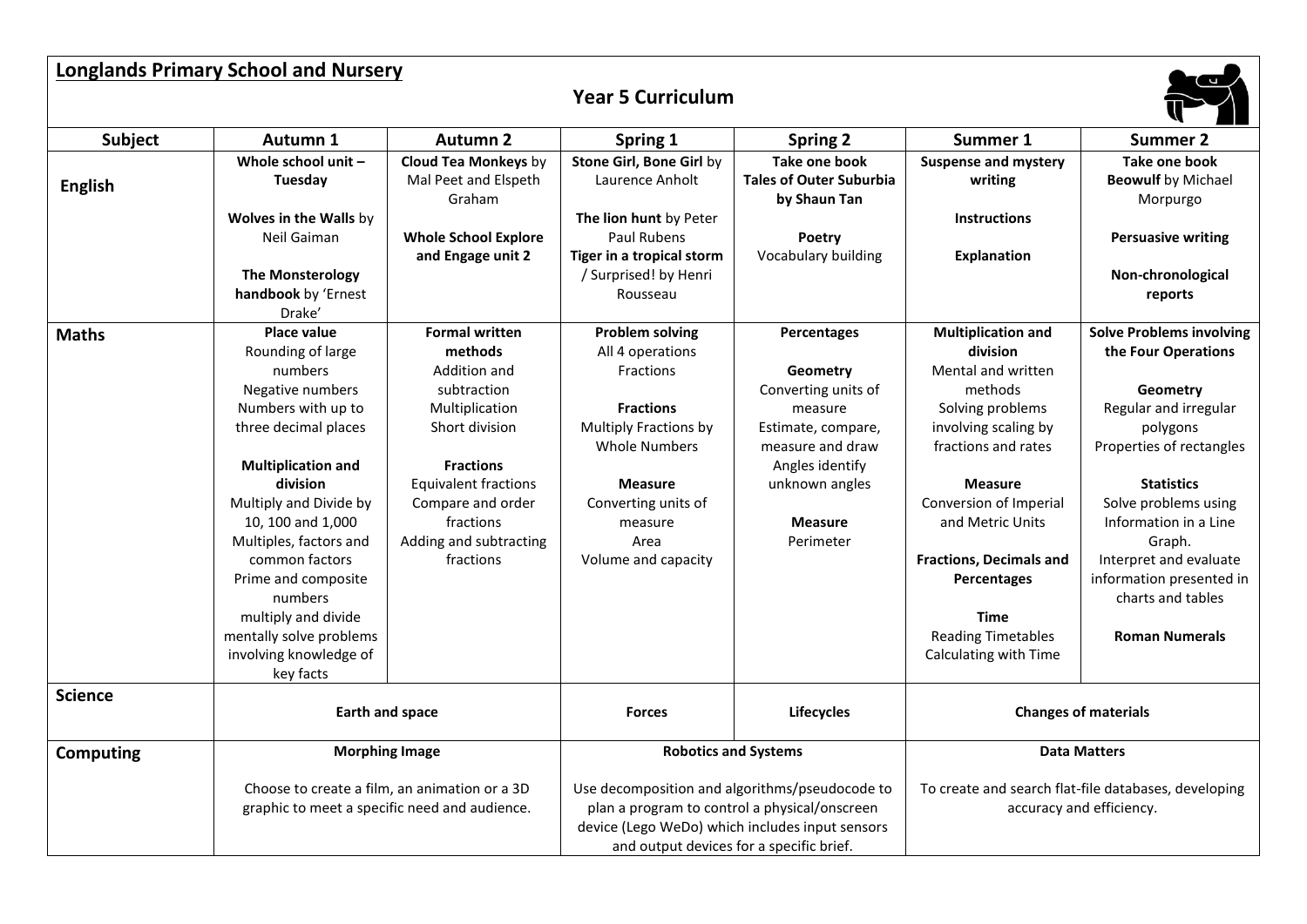| <b>History</b> |                                                                                           | <b>Ancient Greece</b>                                             |                                                                                                      | <b>Crime and punishment</b>                           |                                                                                                                         | <b>Anglo Saxons</b>                                        |
|----------------|-------------------------------------------------------------------------------------------|-------------------------------------------------------------------|------------------------------------------------------------------------------------------------------|-------------------------------------------------------|-------------------------------------------------------------------------------------------------------------------------|------------------------------------------------------------|
|                |                                                                                           | Greek life, achievement<br>and influence on the<br>western world. |                                                                                                      | How has crime and<br>punishment changed<br>over time? |                                                                                                                         | Britain's settlement by<br>the Anglo- Saxons and<br>Scots. |
| Geography      | <b>North America</b>                                                                      |                                                                   | <b>Earthquakes</b>                                                                                   |                                                       | <b>Volcanoes</b>                                                                                                        |                                                            |
|                | Environmental regions,<br>key physical and human<br>features, countries,<br>major cities. |                                                                   |                                                                                                      |                                                       | Distributions of natural<br>resources - Food                                                                            |                                                            |
| Art            | Create a solar system                                                                     | Design and make a                                                 |                                                                                                      | Cubism                                                |                                                                                                                         | Sculpture                                                  |
|                | Skill: Textiles.                                                                          | <b>Greek pot</b><br>Skills: drawing and clay.                     |                                                                                                      | Skills: colour, collage<br>and painting.              |                                                                                                                         | Creating human form.<br>Skills: Sculpture and<br>drawing.  |
| D.T            |                                                                                           |                                                                   | Design a vehicle to help                                                                             |                                                       | Create a new material                                                                                                   |                                                            |
|                |                                                                                           |                                                                   | rescue from a disaster<br>zone.<br>Programme a vehicle                                               |                                                       | Create a new material<br>and design packaging -<br>link to printing art.<br>Design a chocolate bar -<br>link fair trade |                                                            |
| P.S.H.E        | <b>Being Me in My World</b>                                                               | <b>Celebrating Differences</b>                                    | <b>Dreams and Goals</b>                                                                              | <b>Healthy Me</b>                                     | Relationships                                                                                                           | <b>Changing Me</b>                                         |
| R.E            | Sihkism                                                                                   |                                                                   | Islam                                                                                                |                                                       | Hinduism                                                                                                                |                                                            |
|                | Beliefs and practices<br>Symbols and actions (Identity and belonging)                     |                                                                   | Identity and belonging; Prayer, worship and<br>reflection<br>Ultimate questions(Symbols and actions) |                                                       | Sources of wisdom<br>Human responsibility and values<br>Justice and fairness                                            |                                                            |
| <b>French</b>  | The date<br>(Quelle est la date<br>aujourd'hui?)                                          | The weather<br>(Quel temps fait-il?)                              | <b>Clothes</b><br>(Les vêtements)                                                                    | Do you have a pet?<br>(As-tu un animal?)              | <b>Goldilocks</b><br>(Boucle d'or et les trois<br>ours)                                                                 | <b>The Olympics</b><br>(Les Jeux Olympiques)               |